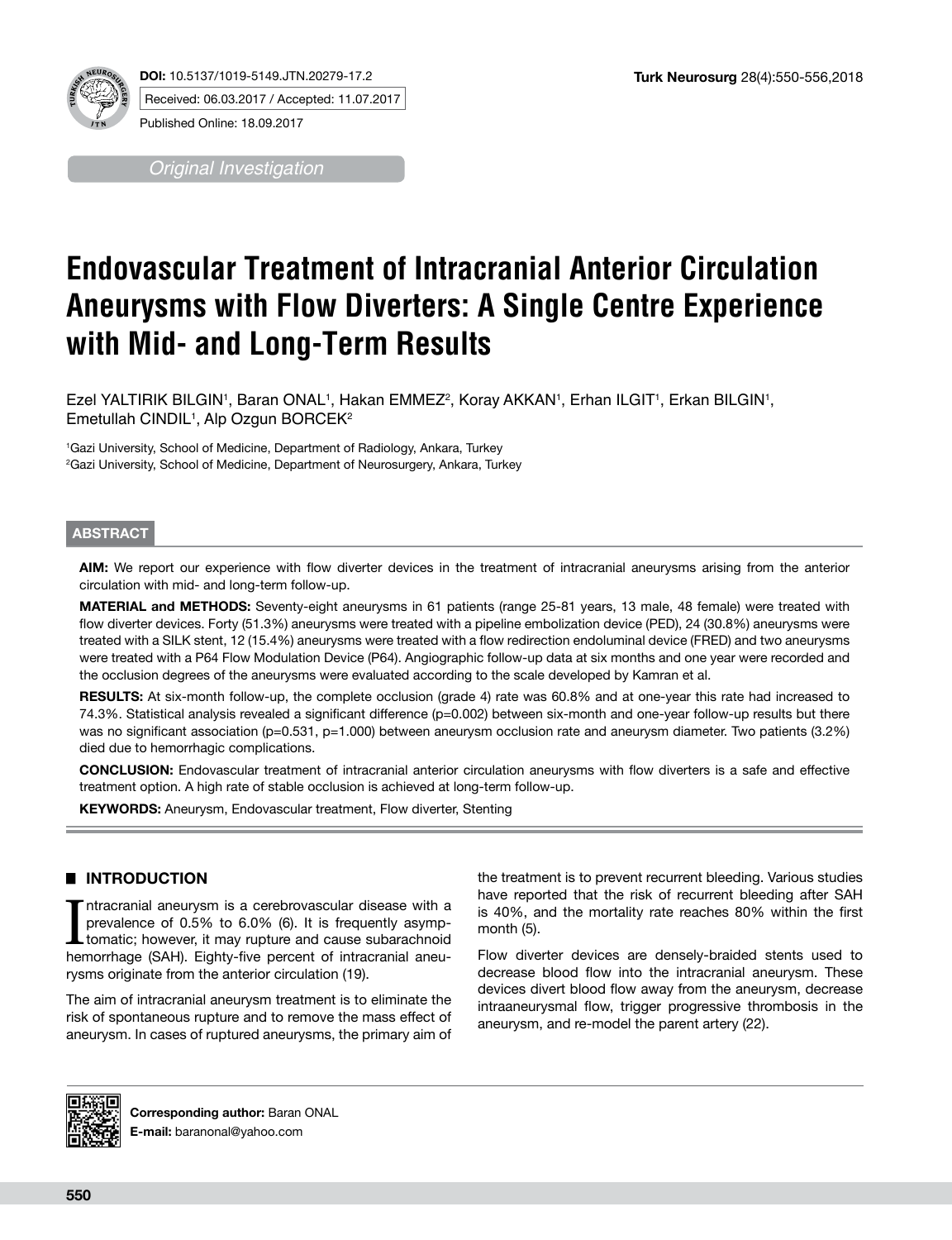Previously used devices have been designed to render and support endosaccular embolization of the aneurysm; however, flow diverter devices have been designed to hemodynamically separate the aneurysm from the parent artery. They provide a skeleton for neointimal formation, which is required for reconstruction of the neck defect.

In contrast to covered stents, spaces existing in the flow diverting systems permit the required amount of blood to flow along the parent artery from which the aneurysm originates, so that both large vessel branches and also small perforating arteries will remain patent (11).

Flow diverter devices are especially indicated in fusiform, large and giant, wide-necked intracranial aneurysms, in small aneurysms that are not appropriate for endovascular coil embolization treatment, in aneurysms with branching parent artery or perforating arteries, and in other intracranial aneurysms that show recurrent aneurysmal filling after the treatment (14). Double antiplatelet therapy is required for the patency of flow diverting systems as they are endoluminal devices. These devices are therefore accepted to be relatively contraindicated in subarachnoid hemorrhage.

In one study, aneurysm occlusion was observed to exist in three phases after treatment with flow diverter devices: in the first phase (1 to 3 months) there is moderate to severe decrease in filling of the aneurysm, in the second phase (3 to 12 months) funnel-shaped filling in the neck of the aneurysm, and in the third phase (6 to 18 months) total occlusion. The duration of total occlusion may be prolonged depending on the double antiplatelet therapy and its duration (21).

The present study aimed to report our experience with flow diverters in the treatment of intracranial aneurysms arising from the anterior circulation, with mid- and long-term followup.

#### █ **MATERIAL and METHODS**

This study includes the cases of large, giant and wide necked aneurysms or aneurysms in which vessel branches originate from the sac and are not suitable for treatment methods other than flow diverter devices. The criteria for the included aneurysms were those defined in the systematic review by Leung et al. (10). Patients were informed in detail by a member of the research team about the standard treatment by coil embolization, treatment by flow diverter devices, and the benefits and complications of the treatment; informed consent was then obtained from the patients. This study was conducted under the approval of the Institutional Review Board.

At least seven days before the procedure, patients received a 300-600 mg loading dose of clopidogrel, and then 75 mg of clopidogrel orally each day until the procedure. Clopidogrel resistance of each patient was also evaluated by the 'Rapid Platelet Function Assay' (RPFA-ASA) test prior to the procedure. After treatment, dual antiplatelet regimen was continued as 75 mg/day clopidogrel orally for 12 months and aspirin 100 mg/day for life.

During the procedure, all patients were administered heparin intravenous (IV), so that activated clotting time (ACT) could be kept 2 to 2.5 times above the basal level. The heparin infusion was continued for 24 hours after the procedure. Patients with large or giant aneurysms received 8 mg dexamethasone IV immediately after the procedure as an initial dose, continued as 16 mg/day orally for a week, and then tapered and discontinued.

Endovascular treatment with flow diverter devices was performed under general anesthesia. In all patients, a 6F 90 cm long introducer sheath was placed in the distal common carotid artery, a 6F distal access guiding catheter was advanced as distally as possible in the internal carotid artery. A 2.4F-2.7F microcatheter was used, with different microguidewires as necessary, to selectively catheterize the distal branch. Flow diverter device deployment was performed under fluoroscopy using the roadmap function in preselected positions. Digital subtraction angiography (DSA) images including 3D rotational angiographies were also obtained before, during and after the procedure.

Follow-up angiographies were planned in the sixth month, first year, and then annually. During the controls, neurological examinations of the patients were repeated and medications were controlled. The aneurysm occlusion was evaluated according to the scale developed by Kamran et al. (8) (Table I). If the aneurysm involved vessels branching from it, the patency of these vessels and of the parent artery was also evaluated.

Data were analyzed by using the SPSS 18.0 statistics program. Descriptive statistics were expressed as percent distribution, mean, median, and minimum and maximum values. In the comparison of two independent groups with two variables, the chi-square test and Fisher's exact test were used. In the comparison of two dependent groups with two variables, the McNemar-Bowker test was used. A type 1 error level less than 5% was accepted to be significant statistically.

#### █ **RESULTS**

Seventy-eight anterior circulation aneurysms of 61 patients were treated by using a flow diverter. The mean age of the patients was 51.7 years (min=20, max=81 years). Females made up 78.6% of the patients. Locations of the treated anterior circulation aneurysms are listed in Table II.

Of the aneurysms, 50 were small (<10 mm), 17 were large (10-25 mm), 8 were giant (>25 mm), and 3 were fusiform. 40 (51.3%) of the aneurysms were treated with a pipeline embolization device (PED), 24 (30.8%) with a SILK stent, 12 (15.4%) with a flow redirection endoluminal device (FRED), and two (2.5 %) with a P64 Flow Modulation Device (P64). In four of the 24 aneurysms treated with SILK stents, treatment was performed with two overlapping stents due to insufficient coverage with only one. A similar technique was used in three of the 40 aneurysms treated with PED. Eighty-five flow diverter devices were implanted in a total of 78 aneurysms.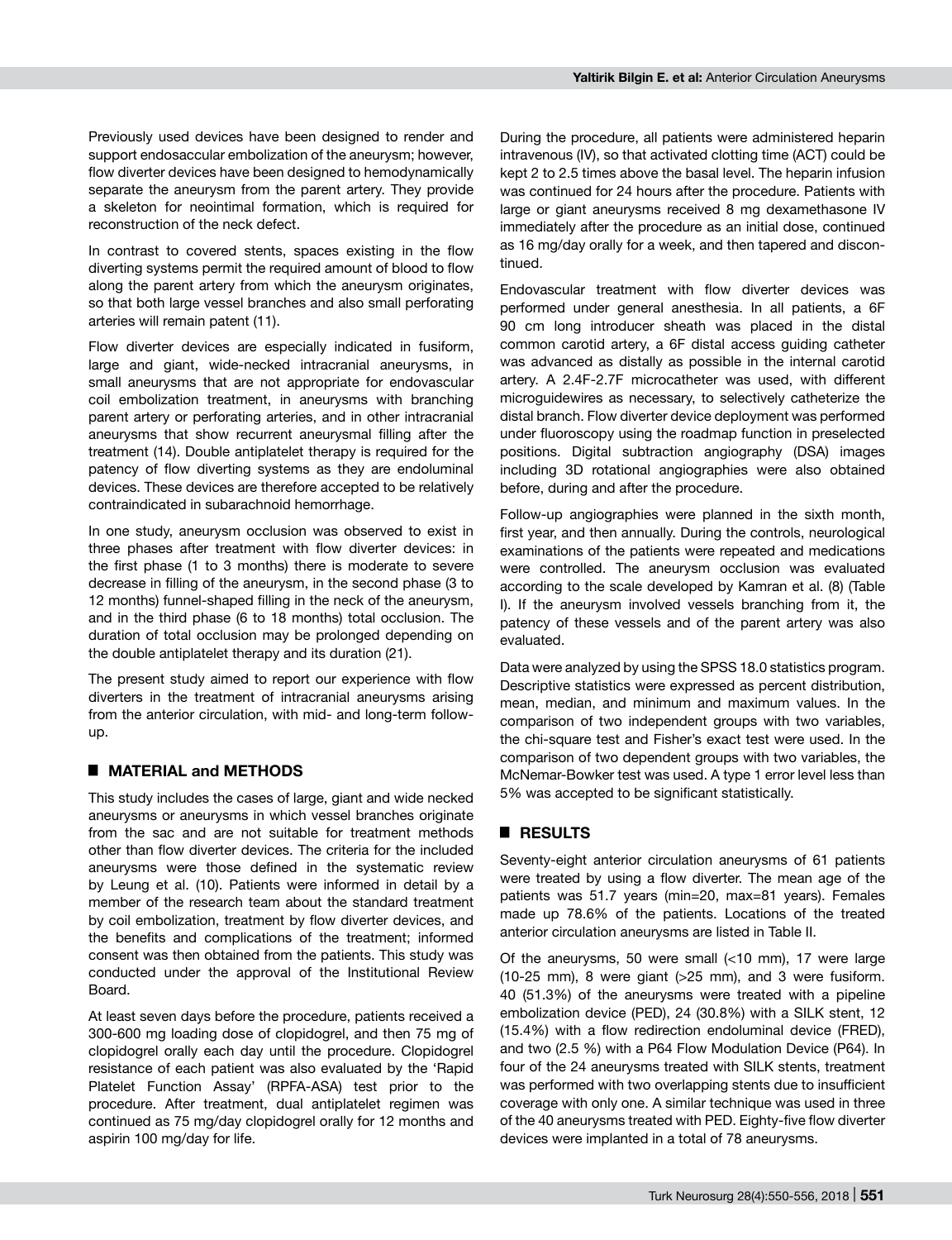Two of the 61 patients died from a hemorrhagic event due to flow diverter device treatment. Except these cases, no major or minor intraprocedural complications developed in this series. Another patient died due to iatrogenic diffuse subcutaneous

**Table I:** Grading Schema of Aneurysmal Occlusion After the Treatment (8)

| Grade | <b>Aneurysmal Filling</b>                                             |  |
|-------|-----------------------------------------------------------------------|--|
| 0     | No difference in aneurysmal filling                                   |  |
|       | More than 50% residual filling when compared to<br>pretreatment state |  |
| 2     | Less than 50% residual filling when compared to<br>pretreatment state |  |
| 3     | Residual filling only in the neck of the aneurysm                     |  |
| 4     | Complete occlusion, no residual filling                               |  |

**Table II:** Locations of the Treated Anterior Circulation Aneurysms

| Location                   | Number / %     |
|----------------------------|----------------|
| Anterior cerebral artery   | 2/(2.6%)       |
| A2 segment                 | 2/(2.6%)       |
| Middle cerebral artery     | 17/ (21.8%)    |
| M <sub>1</sub> segment     | 14 / (18.0%)   |
| <b>MCA bifurcation</b>     | $3/(3.8\%)$    |
| Internal carotid artery    | 59/ (75.6%)    |
| Petrous segment(C2)        | 2/(2.6%)       |
| Cavernous segment (C4)     | 38 / (48.6%)   |
| Clinoid segment (C5)       | $3/(3.8\%)$    |
| Ophthalmic segment (C6)    | $8 / (10.3\%)$ |
| Communicating segment (C7) | $8/ (10.3\%)$  |

emphysema following spontaneous pneumothorax in the postoperative second month, unrelated with the procedure. In addition, one patient was excluded from angiographic followup due to total ICA occlusion after the procedure, and was followed by MRI. This patient has been asymptomatic due to patent anterior communicating artery supply.

Except the patients excluded from follow-up, all cases (74 aneurysms) were controlled angiographically at the sixth month and first year. Observations of the aneurysms at the sixth month were as follows: complete occlusion (grade 4 occlusion) in 45 (60.8%), grade 3 occlusion in nine (12.2%), and grade 2 occlusion in 20 (27%).

The first year control angiographies were performed in 57 patients (74 aneurysms) and the results were as follows: grade 4 occlusion in 55 (74.3%), grade 3 occlusion in 12 (16.2%) and grade 2 occlusion in seven (9.5%).

Furthermore, occlusion rates in relation to aneurysmal dimensions (small, large, giant) were also determined in the sixth month and the first year angiographic controls. 74% of the small aneurysms showed grade 3-4 occlusions in the sixth month controls; this value was 66.6% in the large and giant aneurysms. No correlations were found between the aneurysmal dimensions and occlusion rates (p=0.531) at six months. 90% of the small aneurysms showed grade 3-4 occlusions, and this value was 90.4% in the large and giant aneurysms at first year angiographic controls; no correlations were found between the aneurysmal dimensions and occlusion rates (p=1.000) at first year follow-up.

Of the 20 aneurysms that showed grade 2 occlusion at the sixth month angiographic control, 40% (n=8) showed grade 4 (Figure 1A-C), and 25% (n=5) showed grade 3 occlusions in the first year control. Of the nine aneurysms that showed grade 3 occlusion in the sixth month, 22% (n=2) showed grade 4 occlusion in the first year. Differences in occlusion



Figure 1: A) Dissecting pseudoaneurysm 15 mm in size with irregular contours in the precavernous segment of right internal carotid artery is monitored in lateral projection images of DSA (black arrow). **B)** After placing a 5.0 x 35 mm sized PED into the parent artery (arrowheads), significant stagnation of the contrast medium in the aneurysm sac can be identified (arrow). **C)** One-year control angiogram in lateral projection shows total occlusion (grade 4) of the aneurysm and narrowing of the ophtalmic artery ostium (arrow) which is covered by PED.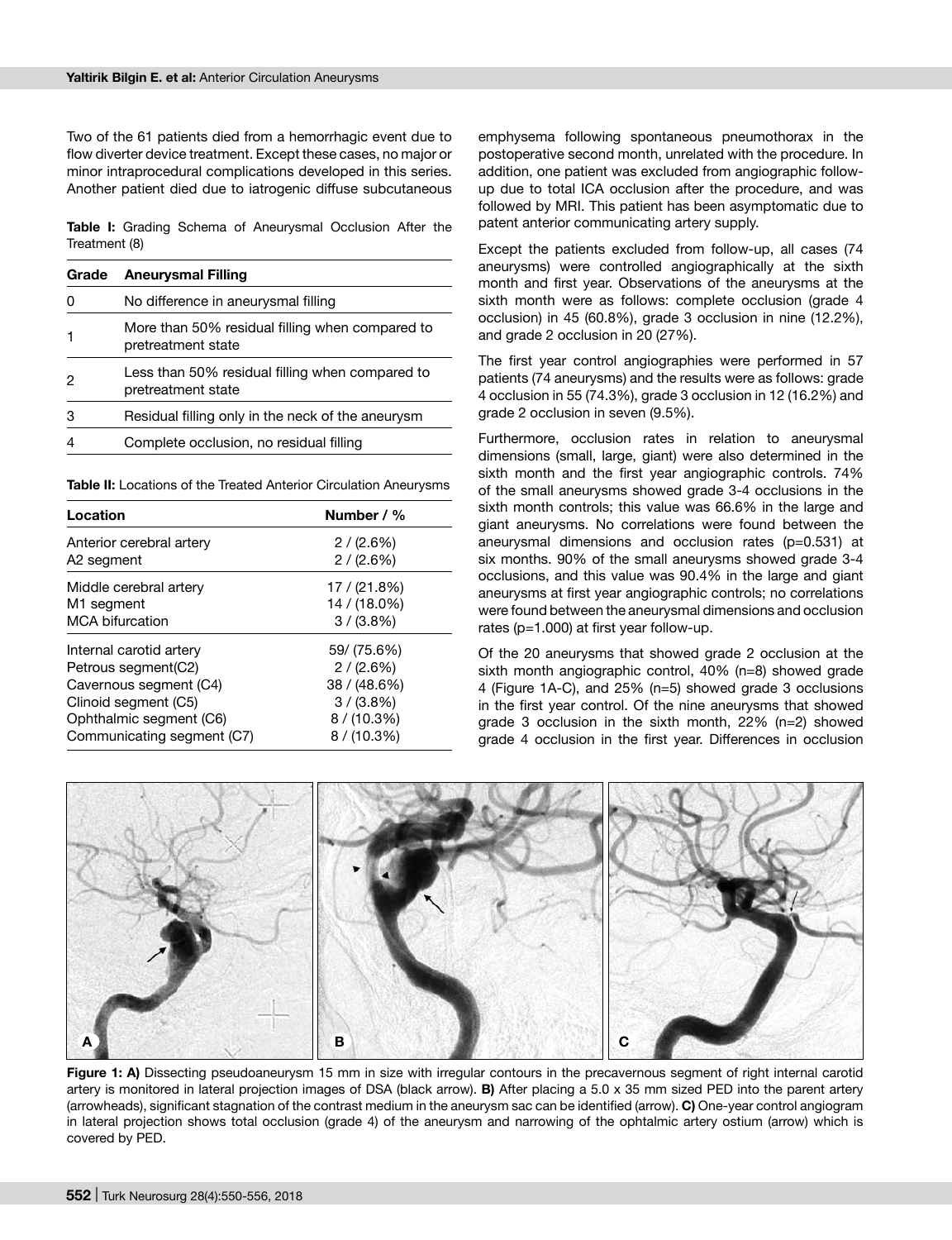rates determined between the sixth month and the first year controls were statistically significant (p=0.002).

An anterior cerebral artery (ACA) pericallosal artery aneurysm, which includes the frontal branch, was treated with PED; posttreatment control angiographies in the sixth month and the first year showed grade 2 and grade 4 occlusions respectively, and the frontal branch that originates was observed to remain patent (Figure 2A-C). An internal carotid artery (ICA) aneurysm that branches the posterior communicating artery was treated with PED; in the post-treatment sixth month control angiography, the aneurysm showed grade 2 occlusion, and the calibration of the branching artery decreased. In the first year control, the aneurysm showed grade 4 occlusion, and the posterior communicating artery was observed not to be filled up; however, the right posterior cerebral artery was indicated to be supplied by the posterior circulation (Figure 3A-C).

Three cavernous segment aneurysms treated with SILK and one treated with FRED showed a stenosis of less than 30% in the stented segment at the sixth month and one-year followup. The cases that showed stenosis were asymptomatic, and the endovascular approach was therefore not considered.

#### █ **DISCUSSION**

Treatment of especially wide necked, non-saccular, large, giant, or dissected aneurysms by standard coil embolization



Figure 2: A) A 4 mm aneurysm with comperatively irregular contours in the pericallosal branch of right anterior cerebral artery and frontal branch originating from the aneurysm sac is monitored in lateral projection DSA (black arrow). **B)** Six-month control angiogram after treatment with a PED shows grade 2 occlusion of the aneurysm sac (black arrow). Also proximal and distal parts of the PED can be identified (arrowheads). **C)** One-year control angiogram demonstrates complete (grade 4) occlusion of aneurysm sac and patency of frontal branch and parent artery (white arrow and arrowheads).



**Figure 3: A, B)** DSA and 3D lateral projection images shows an internal carotid artery communicating segment aneurysm (black and white arrows) that is arising from the ostium of the posterior communicating artery (arrowhead). **C)** One-year control angiogram after treatment in lateral projection shows correct posterior wall apposition of the flow diverter (arrowheads) and total (grade 4) occlusion of the aneurysm sac. Note that posterior communicating artery is not filling anymore.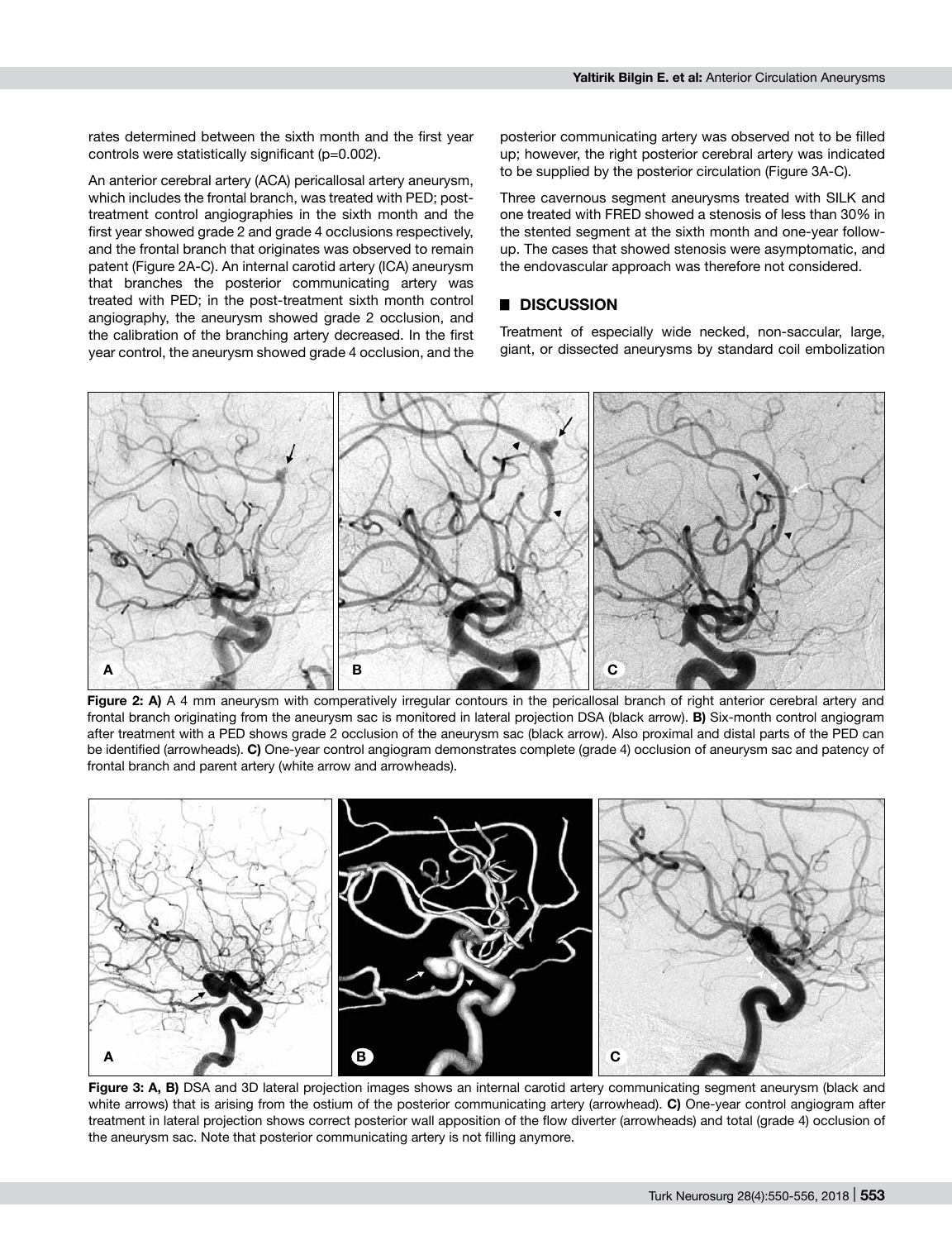leads to low success rates, or this treatment cannot be applied due to anatomical issues. In addition, solely coil embolization is not sufficient for the reconstruction of a non-existing wall in wide necked aneurysms.

In many studies, complete occlusion rates were low in the angiographic controls performed after coil embolization treatment. Raymond et al. determined a complete occlusion rate of 38.3% in the first year control angiographies of 353 aneurysms treated with coil embolization (16). Kole et al. determined a complete occlusion rate of 19% in the long-term (18th month) angiographic controls of 131 aneurysms treated with coil embolization (9). Recurrences of 35% for large aneurysms, and 59.1% for giant aneurysms after the treatment with coil embolization in the long-term (5<sup>th</sup> year) angiographic controls were reported (12). After the standard coil treatment, new techniques were developed for the treatment and reconstruction of particularly complex aneurysms (14).

Especially in the coiling of wide necked aneurysms, the technique of modelling the neck by a balloon was developed in order to prevent the coils from hanging through the wide aneurysm neck into the parent artery or from migrating to the lumen, and to provide a perfect stabilization. When a micro-catheter is introduced into the aneurysm, the balloon is inflated to support the coils in the aneurysm, and they are, thus, stabilized. This method is preferred particularly in the treatment of bleeding wide necked aneurysms. Studies have reported that aneurysmal occlusion rates are higher when compared to the standard coil embolization, and thromboembolic complication rates were reported to be similar to those of the standard treatment (18).

The other treatment option is surgical clipping. In a prospective study on 1917 patients with surgical treatment (clipping), the 1-year morbidity rate was 9.8% and the mortality rate was 2.3%. Surgical success rates decrease with older age and history of previous stroke (20). In the literature, aneurysm recurrence rates after complete clipping vary from 0% to 2.4% (4).

Flow diverter devices are densely braided intracranial stents designed to decrease intraaneurysmal blood flow in order to isolate the aneurysm from circulation, and to provide sufficient flow so that vessels branching from the aneurysm and also small perforating arteries will remain patent; they are also used in remodeling the parent artery (21).

Studies have proven the efficacy of treatment with flow diverter devices. The complete occlusion rates of 63 aneurysms treated with PED were 56%, 93%, and 95% in the third, sixth months and first year of post-treatment control angiographies, respectively. The lower complete occlusion rate determined in the third month when compared to the sixth month and first year, was attributed to the antiplatelet therapy applied in order to prevent thrombosis formation in the stent (11).

In a multi-centered study performed on 31 aneurysms, total occlusion was 93% in the sixth month angiographic controls after PED treatment (13).

The study by Byrne et al. evaluated 68 aneurysms treated with a SILK stent. In the angiographic controls performed just after the procedure, complete occlusion, neck remnant, and aneurysmal residual filling rates were 10%, 6%, and 84%, respectively. In the angiographic controls performed one month after the completion of antiplatelet treatment, complete occlusion, neck remnant, and aneurysmal residual filling rates were 49%, 26%, and 25%, respectively (2).

In a study by Yavuz et al., which was performed with 25 middle cerebral artery (MCA) aneurysms, the total occlusion rate in the long-term  $(12<sup>th</sup>-18<sup>th</sup>$  months) angiographic controls after the PED treatment was 84% (21).

In the literature, total occlusion rates after the treatment of aneurysms with flow diverters vary from 55% to 95%. Furthermore, it was indicated that occlusion rates were independent of the aneurysm dimensions, and thus the belief that small aneurysms are occluded at higher rates after endovascular treatment is no longer valid (1).

The degree of aneurysm occlusion has been evaluated according to the scale developed by Kamran et al.(8). Recently, Cekirge et al. proposed a new classification for intracranial aneurysms treated by endovascular means, including coiling with or without adjunctive devices, intrasaccular flow modifiers, flow diversion or any combination (3).

In the current study, post-treatment angiographic controls in the sixth month were performed in 74 anterior circulation aneurysms, and occlusion findings were as follows: grade 4 in 60.8%, grade 3 in 12.2%, and grade 2 in 27%. The first year control angiographies were also applied to 74 aneurysms, and occlusion findings were as follows: grade 4 in 74.3%, grade 3 in 16.2%, and grade 2 in 9.5%. The difference between the sixth month and first year occlusion rates was statistically significant (p=0.002). Complete occlusion rates were considered to be similar to the literature, and we also considered that this rate would increase more in the long-term controls due to cessation of double antiplatelet therapy. The current study also determined that the degree of aneurysmal occlusion is independent of the aneurysmal dimensions.

In endovascular treatment with flow diverter devices, more than one stent may be overlapped or may be placed telescopically, and the scope may thus be increased such as re-treatment in cases of residual filling or re-growth. In the current study, seven aneurysms were treated with this method. Inadequate coverage was the reason for overlapping and no side branches were arising from these aneurysms in our series.

Due to double antiplatelet therapy and the duration of this therapy after endovascular treatment with flow diverter devices, complete occlusion develops during long-term follow up. Therefore long-term controls provide better results in determining the efficacy of treatment.

If aneurysms indicated to be treated with flow diverter devices are treated with a standard endovascular technique, the mortality and morbidity rates increase when compared to flow diverter devices, since the standard method requires more auxiliary equipment.

Intraprocedural and postprocedural complications may develop. These complications may be mostly hemorrhagic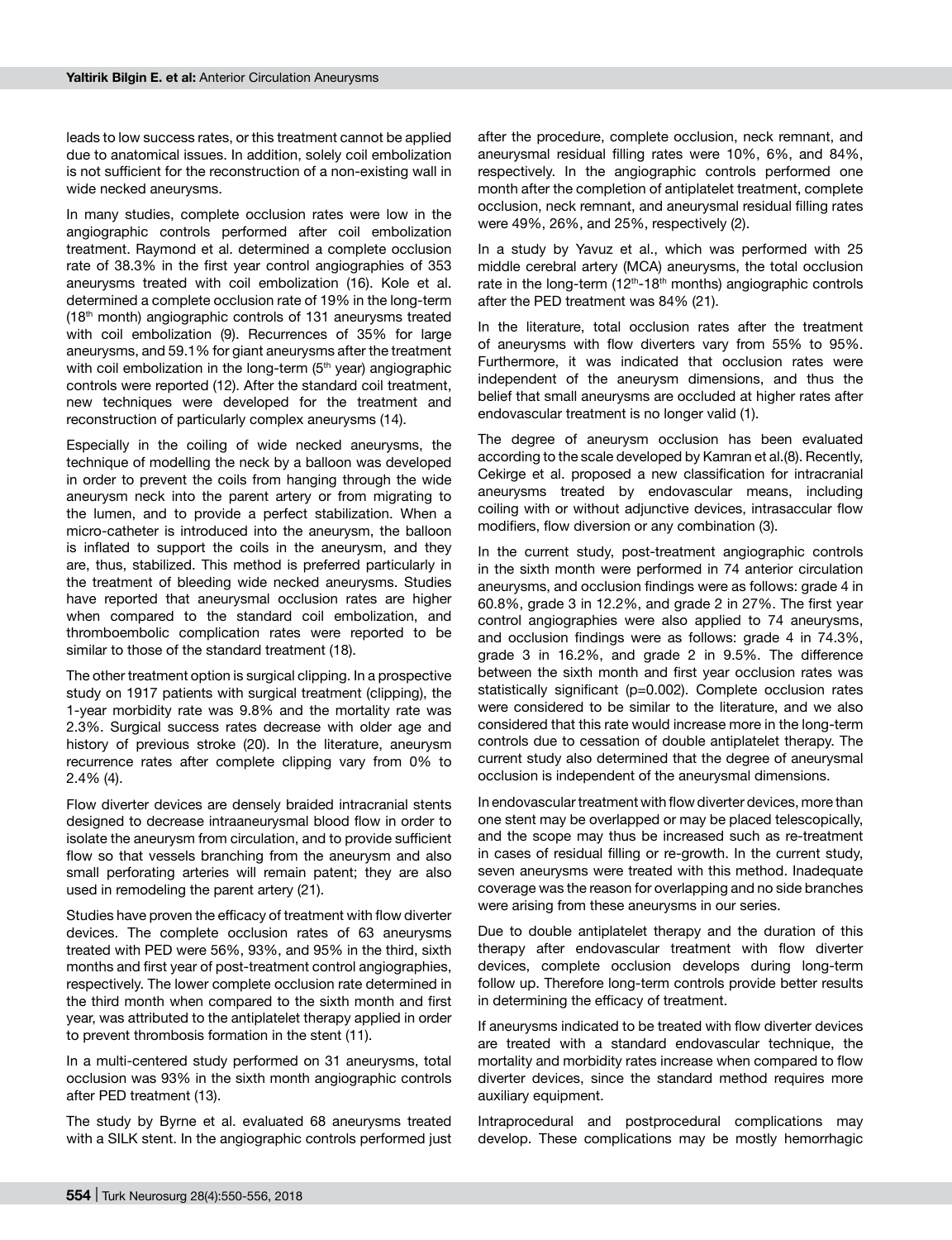or thromboembolic events, and mass effect symptoms worsening or continuing after the procedure. Hemorrhagic events may be related to the dual antiplatelet therapy, which is a component of the treatment. Furthermore, early- or late-term aneurysm ruptures have also been reported in the literature. Early-term aneurysm ruptures have been attributed to the hemodynamic changes in the aneurysm wall, and lateterm aneurysm ruptures have been attributed to the autolysis of the thrombosed aneurysm wall.

In a meta-analysis study, in addition to their efficacy of treatment, flow diverter devices were determined to cause non-negligible complication rates, including 7%-12% mortality and 0-7% morbidity. In this study, both ischemic and hemorrhagic complications seen after treatment of large aneurysms were reported to be at higher rates when compared to the small aneurysms; this result was attributed to the technical difficulties, and to the instability of large lesions (1). In the present study, the mortality rate was 3.2% (2 patients), and was due to hemorrhagic complications; this rate is lower than those reported in the literature.

In contrast to the covered stents, flow diverter devices are designed to permit the required amount of blood to flow along the parent artery from which the aneurysm originates, so that both large vessel branches and small perforating arteries would remain patent. In a study by Kallmes et al. performed on rabbits, branches extruding from the aneurysm were shown to remain patent in long-term controls (7). Another study also reported ophthalmic artery occlusion without vision loss in 25% of cases after treatment of paraclinoid artery aneurysms with flow diverter devices (15). This may be explained by the intensive collaterals of external carotid artery branches, which support the ophthalmic artery. Another study reported longterm controls after the treatment of 46 aneurysms that include branches; aneurysms were treated with flow diverter devices. Five aneurysms included the posterior communicating artery extruding from the aneurysm, and this artery was occluded after the treatment. In these cases, the ipsilateral posterior cerebral artery was filled from the posterior circulation. Like the anterior choroidal artery, other arteries extruding from the aneurysm were patent; this shows that blood requiring arteries due to inadequate distal collateral supply, or arteries with adequate pressure gradients, remain patent after treatment (17). In the current study, the frontal branch arising from ACA pericallosal aneurysm which was treated with PED remained patent due to inadequate distal collateral supply in the sixth month and first year post-treatment control angiographies while the aneurysm showed grade 2 and grade 4 occlusion, respectively. In the other case, the posterior communicating artery arising from the ICA aneurysm was occluded in the first year control while the aneurysm showed grade 4 occlusion. The posterior cerebral artery was observed to be supplied by the posterior circulation.

### █ **CONCLUSION**

Flow diverter devices provide an efficient and safe method of treatment, especially in fusiform, large, giant, wide necked intracranial aneurysms; small aneurysms that are not appropriate for endovascular coil embolization treatment;

aneurysms that give off side branches or perforating arteries; and other intracranial aneurysms that show recurrent aneurysmal filling after the treatment. A high rate of stable occlusion is achieved at long-term follow-up.

#### █ **REFERENCES**

- 1. Brinjikji W, Murad MH, Lanzino G, Cloft HJ, Kallmes DF: Endovascular treatment of intracranial aneurysms with flow diverters: A meta-analysis. Stroke 44:442–447, 2013
- 2. Byrne JV, Beltechi R, Yarnold JA, Birks J, Kamran M: Early experience in the treatment of intra-cranial aneurysms by endovascular flow diversion: A multicentre prospective study. PLoS One 2:5-10, 2010
- 3. Cekirge HS, Saatci I: A new aneurysm occlusion classification after the impact of flow modification. AJNR 37:19-24, 2016
- 4. Goksu E, Korkmaz E, Akyuz M, Ozgur O, Sindel T, Tuncer R: The analysis of long-term follow-up screening in patients with surgically treated intracranial aneurysms. Turk Neurosurg 25: 404-409, 2015
- 5. Hop JW, Rinkel GJ, Algra A, Van Gijn J: Case-fatality rates and functional outcome after subarachnoid hemorrhage: A systematic review. Stroke 28:660–664, 1997
- 6. Johnston SC, Higashida RT, Barrow DL, Caplan LR, Dion JE, Hademenos G, Hopkins LN, Molyneux A, Rosenwasser RH, Vinuela F, Wilson CB; Committee on Cerebrovascular Imaging of the American Heart Association Council on Cardiovascular Radiology: Recommendations for the endovascular treatment of intracranial aneurysms: A statement for healthcare professionals from the Committee on Cerebrovascular Imaging of the American Heart Association Council on Cardiovascular Radiology. Stroke 33:2536-2544, 2002
- 7. Kallmes DF, Ding YH, Dai D, Kadirvel R, Lewis DA, Cloft HJ: A new endoluminal, flow-disrupting device for treatment of saccular aneurysms. Stroke 38:2346-2352, 2007
- 8. Kamran M, Yarnold J, Grunwald IQ, Byrne JV: Assessment of angiographic outcomes after flow diversion treatment of intracranial aneurysms: A new grading schema. Neuroradiology 53: 501–508, 2011
- 9. Kole MK, Pelz DM, Kalapos P, Lee DH, Gulka IB, Lownie SP: Endovascular coil embolization of intracranial aneurysms: Important factors related to rates and outcomes of incomplete occlusion. J Neurosurg 102:607–615, 2005
- 10. Leung GK, Tsang AC, Lui WM: Pipeline embolization device for intracranial aneurysm: A systematic review. Clin Neuroradiol 22:295–303, 2012
- 11. Lylyk P, Miranda C, Ceratto R, Ferrario A, Scrivano E, Luna HR, Berez AL, Tran Q, Nelson PK, Fiorella D: Curative endovascular reconstruction of cerebral aneurysms with the pipeline embolization device: The Buenos Aires experience. Neurosurgery 64: 632–642, 2009
- 12. Murayama Y, Nien YL, Duckwiler G, Gobin YP, Jahan R, Frazee J, Martin N, Viñuela F: Guglielmi detachable coil embolization of cerebral aneurysms: 11 years' experience. J Neurosurg 98: 959–966, 2003
- 13. Nelson PK, Lylyk P, Szikora I, Wetzel SG, Wanke I, Fiorella D: The pipeline embolization device for the intracranial treatment of aneurysms trial. AJNR 32:34–40, 2011